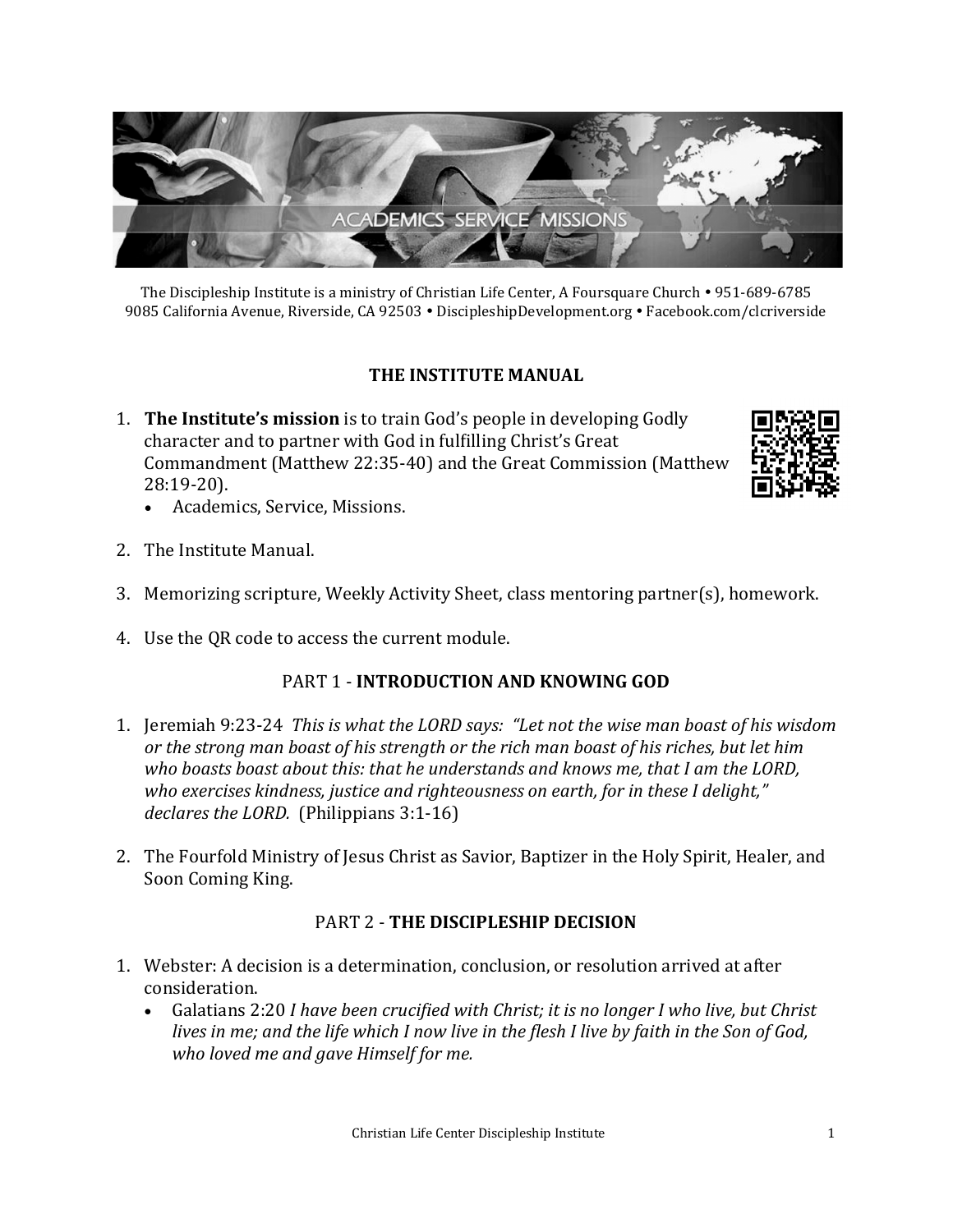- 2. **The first step** in becoming a disciple is the surrender to the Lordship of Jesus. Our will must bow to His in defined and open commitment. This requires a renewing of our way of thinking. (Romans 12:1-2)
- 3. **The second step** is the development of strong Biblical convictions which are basic principles we determine to follow without compromise. It is our heart and our will wholly committed to God's Principles.
- 4. Digging deeper into the Sermon on the Mount and the Beatitudes.
- 5. How to memorize Scripture.

## PART 3 - **UNDERSTANDING SCRIPTURE**

- 1. 2 Timothy 2:15 *Be diligent to present yourself approved to God, a worker who does not need to be ashamed, rightly dividing (to make a straight cut) the word of truth.*
- 2. Understand basic aspects of Bible interpretation.
- 3. Scripture can never mean what it did not mean to the first (original) hearers and readers. Two crucial questions:
	- What was the Bible saying through God's servants to the hearers or readers of that message?
	- How should we understand and apply the passage (if it should even be applied) to people today!
- 4. Read Bible passages in context which is understood by the passages that precede and follow it.
- 5. Understanding the Bible's use of figures of speech such as hyperbole (John 21:25), similes and metaphors.
- 6. Never interpret Biblical text in a way that contradicts the rest of Scripture. To "rightly divide the Word of God" means to cut in a straight line.

# PART 4 - **THE BELIEVER'S VICTORY**

1. Ephesians 6:10-13 *Finally, be strong in the Lord and in his mighty power. Put on the full armor of God, so that you can take your stand against the devil's schemes. For our struggle is not against flesh and blood, but against the rulers, against the authorities, against the powers of this dark world and against the spiritual forces of evil in the heavenly realms. Therefore put on the full armor of God, so that when the day of evil comes, you may be able to stand your ground, and after you have done everything, to stand.*